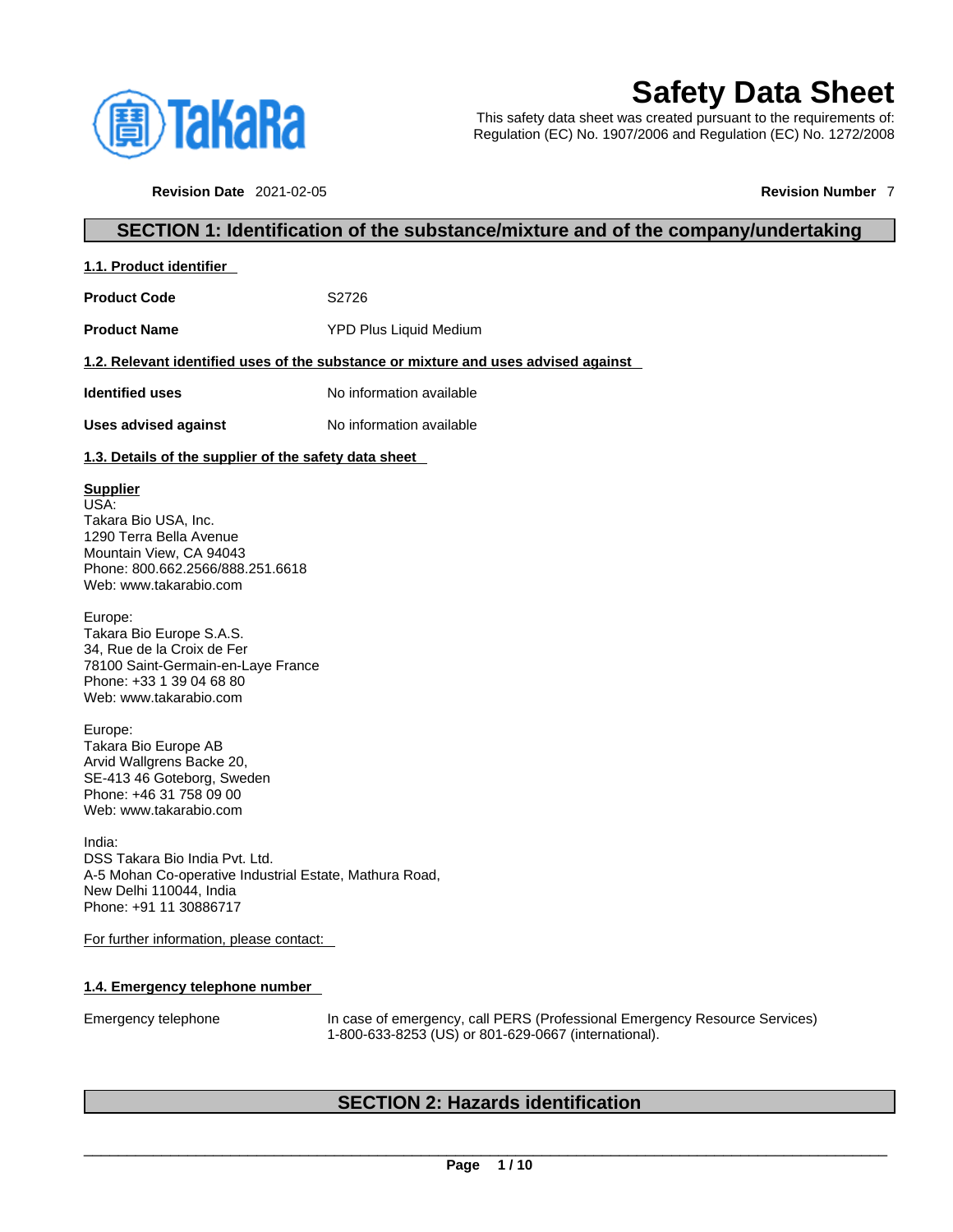## **2.1. Classification of the substance or mixture**

*Regulation (EC) No 1272/2008* 

This mixture is classified as not hazardous according to regulation (EC) 1272/2008 [CLP]

#### **2.2. Label elements**

This mixture is classified as not hazardous according to regulation (EC) 1272/2008 [CLP] **Hazard statements** This mixture is classified as not hazardous according to regulation (EC) 1272/2008 [CLP]

#### **2.3. Other hazards**

No information available.

## **SECTION 3: Composition/information on ingredients**

#### **3.1 Substances**

Not applicable

**3.2 Mixtures** 

#### **Full text of H- and EUH-phrases: see section 16**

*Acute Toxicity Estimate No information available* 

This product does not contain candidate substances of very high concern at a concentration >=0.1% (Regulation (EC) No. 1907/2006 (REACH), Article 59)

## **SECTION 4: First aid measures**

## **4.1. Description of first aid measures**

| <b>Inhalation</b>                                                | Remove to fresh air.                                                                                                    |
|------------------------------------------------------------------|-------------------------------------------------------------------------------------------------------------------------|
| Eye contact                                                      | Rinse thoroughly with plenty of water for at least 15 minutes, lifting lower and upper eyelids.<br>Consult a physician. |
| <b>Skin contact</b>                                              | Wash skin with soap and water. In the case of skin irritation or allergic reactions see a<br>physician.                 |
| Ingestion                                                        | Clean mouth with water and drink afterwards plenty of water.                                                            |
| 4.2. Most important symptoms and effects, both acute and delayed |                                                                                                                         |
| <b>Symptoms</b>                                                  | No information available.                                                                                               |
|                                                                  | 4.3. Indication of any immediate medical attention and special treatment needed                                         |
| Note to physicians                                               | Treat symptomatically.                                                                                                  |

## **SECTION 5: Firefighting measures**

#### **5.1. Extinguishing media**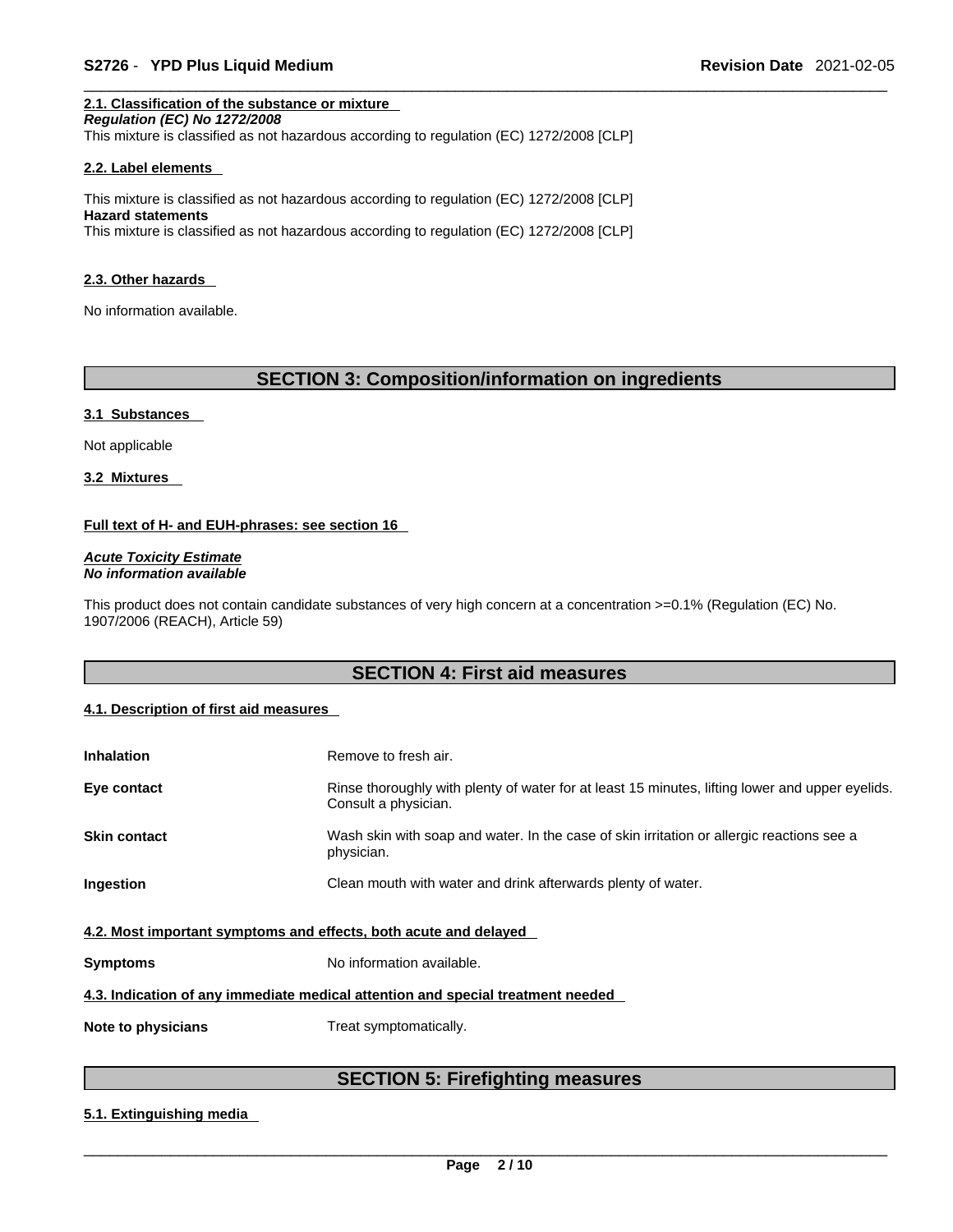| <b>Suitable Extinguishing Media</b>                        | Use extinguishing measures that are appropriate to local circumstances and the<br>surrounding environment.                            |
|------------------------------------------------------------|---------------------------------------------------------------------------------------------------------------------------------------|
| <b>Large Fire</b>                                          | CAUTION: Use of water spray when fighting fire may be inefficient.                                                                    |
| Unsuitable extinguishing media                             | Do not scatter spilled material with high pressure water streams.                                                                     |
| 5.2. Special hazards arising from the substance or mixture |                                                                                                                                       |
| Specific hazards arising from the<br>chemical              | No information available.                                                                                                             |
| 5.3. Advice for firefighters                               |                                                                                                                                       |
| Special protective equipment for<br>fire-fighters          | Firefighters should wear self-contained breathing apparatus and full firefighting turnout<br>gear. Use personal protection equipment. |
|                                                            | <b>SECTION 6: Accidental release measures</b>                                                                                         |
|                                                            | 6.1. Personal precautions, protective equipment and emergency procedures                                                              |
| <b>Personal precautions</b>                                | Ensure adequate ventilation.                                                                                                          |
| For emergency responders                                   | Use personal protection recommended in Section 8.                                                                                     |
| 6.2. Environmental precautions                             |                                                                                                                                       |
| <b>Environmental precautions</b>                           | See Section 12 for additional Ecological Information.                                                                                 |
| 6.3. Methods and material for containment and cleaning up  |                                                                                                                                       |
| <b>Methods for containment</b>                             | Prevent further leakage or spillage if safe to do so.                                                                                 |
| Methods for cleaning up                                    | Take up mechanically, placing in appropriate containers for disposal.                                                                 |
| Prevention of secondary hazards                            | Clean contaminated objects and areas thoroughly observing environmental regulations.                                                  |
| 6.4. Reference to other sections                           |                                                                                                                                       |
| <b>Reference to other sections</b>                         | See section 8 for more information. See section 13 for more information.                                                              |
|                                                            | <b>SECTION 7: Handling and storage</b>                                                                                                |
| 7.1. Precautions for safe handling                         |                                                                                                                                       |
| Advice on safe handling                                    | Ensure adequate ventilation.                                                                                                          |

**General hygiene considerations** Handle in accordance with good industrial hygiene and safety practice.

## **7.2. Conditions for safe storage, including any incompatibilities**

**Storage Conditions** Keep container tightly closed in a dry and well-ventilated place.

## **7.3. Specific end use(s)**

**Identified uses**

## **SECTION 8: Exposure controls/personal protection**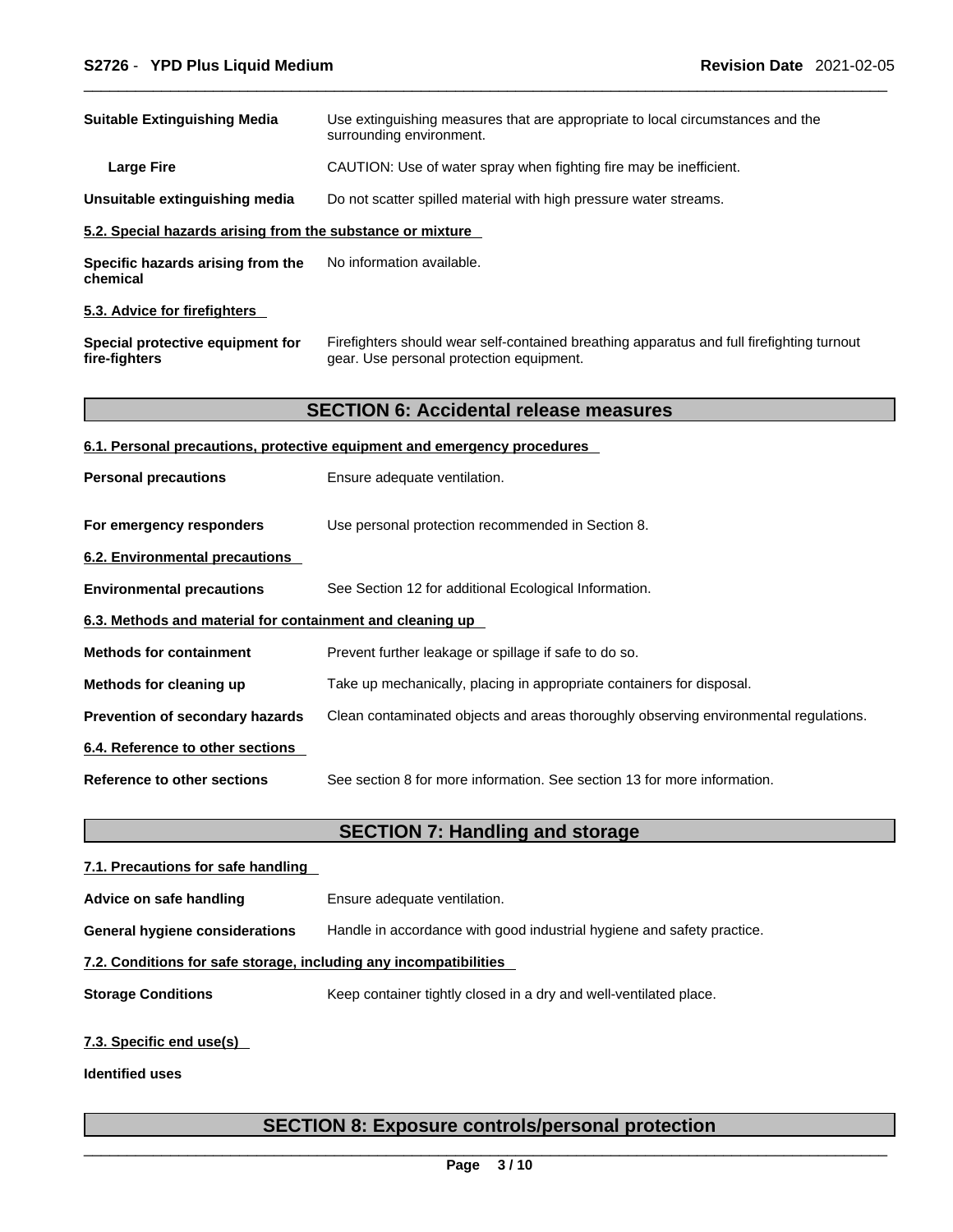## **8.1. Control parameters**

**Exposure Limits** This product, as supplied, does not contain any hazardous materials with occupational exposure limits established by the region specific regulatory bodies.

## **Biological occupational exposure limits**

This product, as supplied, does not contain any hazardous materials with biological limits established by the region specific regulatory bodies.

| Derived No Effect Level (DNEL)<br><b>Predicted No Effect Concentration</b><br>(PNEC) | No information available.<br>No information available.                                                                                                                      |
|--------------------------------------------------------------------------------------|-----------------------------------------------------------------------------------------------------------------------------------------------------------------------------|
| 8.2. Exposure controls                                                               |                                                                                                                                                                             |
| <b>Personal Protective Equipment</b>                                                 |                                                                                                                                                                             |
| Eye/face protection                                                                  | No special protective equipment required.                                                                                                                                   |
| Skin and body protection                                                             | No special protective equipment required.                                                                                                                                   |
| <b>Respiratory protection</b>                                                        | No protective equipment is needed under normal use conditions. If exposure limits are<br>exceeded or irritation is experienced, ventilation and evacuation may be required. |
| General hygiene considerations                                                       | Handle in accordance with good industrial hygiene and safety practice.                                                                                                      |
| <b>Environmental exposure controls</b>                                               | No information available.                                                                                                                                                   |

## **SECTION 9: Physical and chemical properties**

## **9.1. Information on basic physical and chemical properties**

| <b>Physical state</b>            | Liquid                   |                          |
|----------------------------------|--------------------------|--------------------------|
| Appearance                       | Aqueous solution         |                          |
| Color                            | No information available |                          |
| Odor                             | Slight.                  |                          |
| Odor Threshold                   | No information available |                          |
| <u>Property</u>                  | Values                   | Remarks • Method         |
| Melting point / freezing point   | No data available        | None known               |
| Boiling point/boiling range (°C) | No data available        | None known               |
| Flammability (solid, gas)        | No data available        | None known               |
| <b>Flammability Limit in Air</b> |                          | None known               |
| <b>Upper flammability limit:</b> | No data available        |                          |
| Lower flammability limit:        | No data available        |                          |
| Flash point                      | No data available        | Open cup                 |
| <b>Autoignition temperature</b>  | No data available        | None known               |
| <b>Decomposition temperature</b> |                          | None known               |
| рH                               |                          | None known               |
| pH (as aqueous solution)         | No data available        | No information available |
| Kinematic viscosity              | No data available        | None known               |
| <b>Dynamic Viscosity</b>         | No data available        | None known               |
| Water solubility                 | No data available        | None known               |
| Solubility in other solvents     | No data available        | None known               |
| <b>Partition coefficient</b>     | No data available        | None known               |
| Vapor pressure                   | No data available        | None known               |
| Relative density                 |                          | None known               |
|                                  |                          |                          |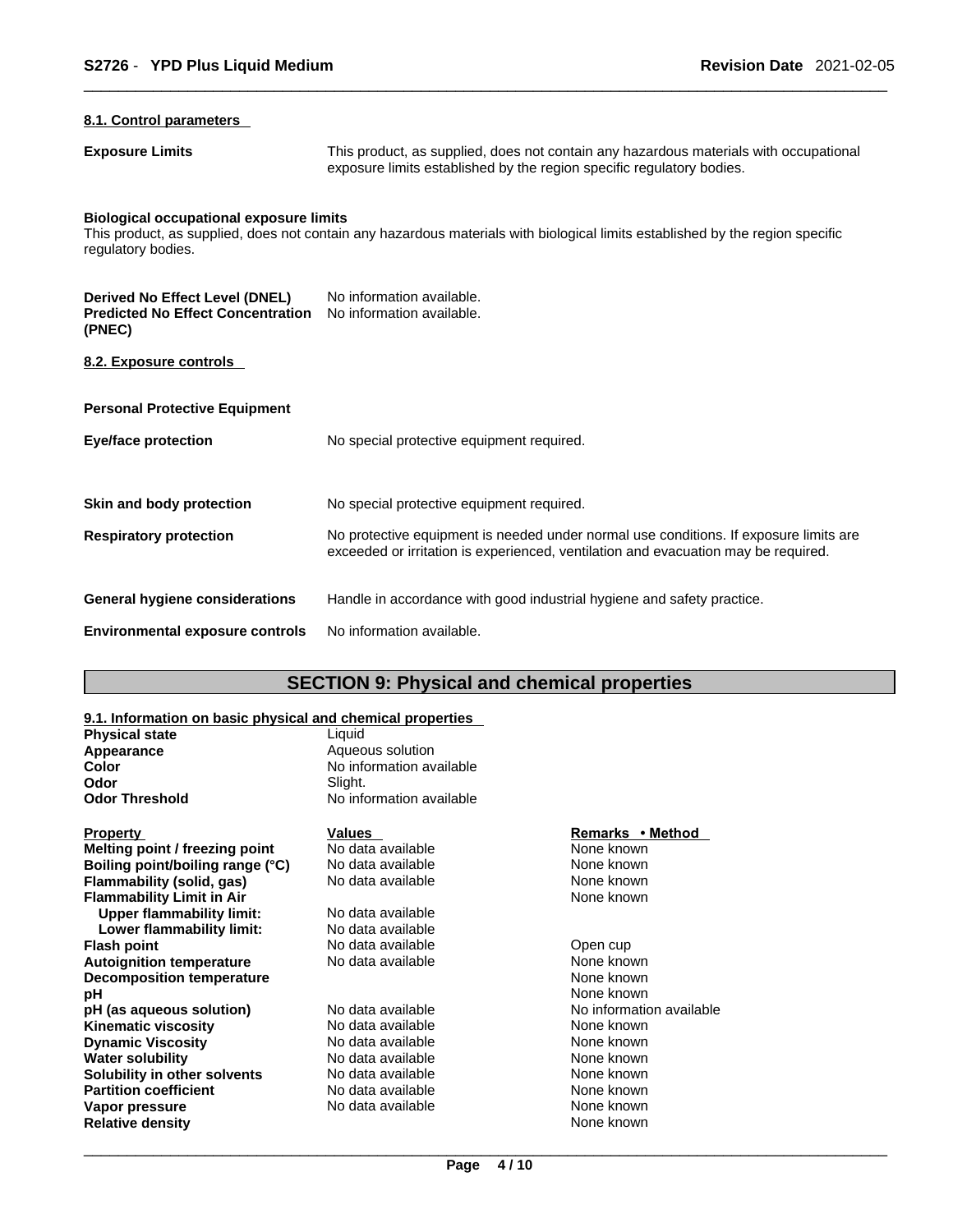| <b>Bulk Density</b>               | No data available        |
|-----------------------------------|--------------------------|
| <b>Liquid Density</b>             | No data available        |
| Vapor density                     | No data available        |
| <b>Particle characteristics</b>   |                          |
| <b>Particle Size</b>              | No information available |
| <b>Particle Size Distribution</b> | No information available |

#### **9.2. Other information**

*9.2.1. Information with regard to physical hazard classes* Not applicable

*9.2.2. Other safety characteristics* No information available

| <b>SECTION 10: Stability and reactivity</b> |  |
|---------------------------------------------|--|
|---------------------------------------------|--|

**None known** 

## **10.1. Reactivity**

**Reactivity No information available.** 

**10.2. Chemical stability** 

**Stability** Stable under normal conditions.

**Explosion Data Sensitivity to mechanical impact** None. **Sensitivity to static discharge** None.

**10.3. Possibility of hazardous reactions**

**Possibility of hazardous reactions** None under normal processing.

**10.4. Conditions to avoid** 

**Conditions to avoid** None known based on information supplied.

**10.5. Incompatible materials**

**Incompatible materials** None known based on information supplied.

### **10.6. Hazardous decomposition products**

**Hazardous Decomposition Products** None known based on information supplied.

## **SECTION 11: Toxicological information**

## **11.1. Information on hazard classes as defined in Regulation (EC) No 1272/2008**

## **Information on likely routes of exposure**

## **Product Information**

| <b>Inhalation</b>   | Specific test data for the substance or mixture is not available. |
|---------------------|-------------------------------------------------------------------|
| Eye contact         | Specific test data for the substance or mixture is not available. |
| <b>Skin contact</b> | Specific test data for the substance or mixture is not available. |
| Ingestion           | Specific test data for the substance or mixture is not available. |

**<u>Symptoms related to the physical, chemical and toxicological characteristics</u>**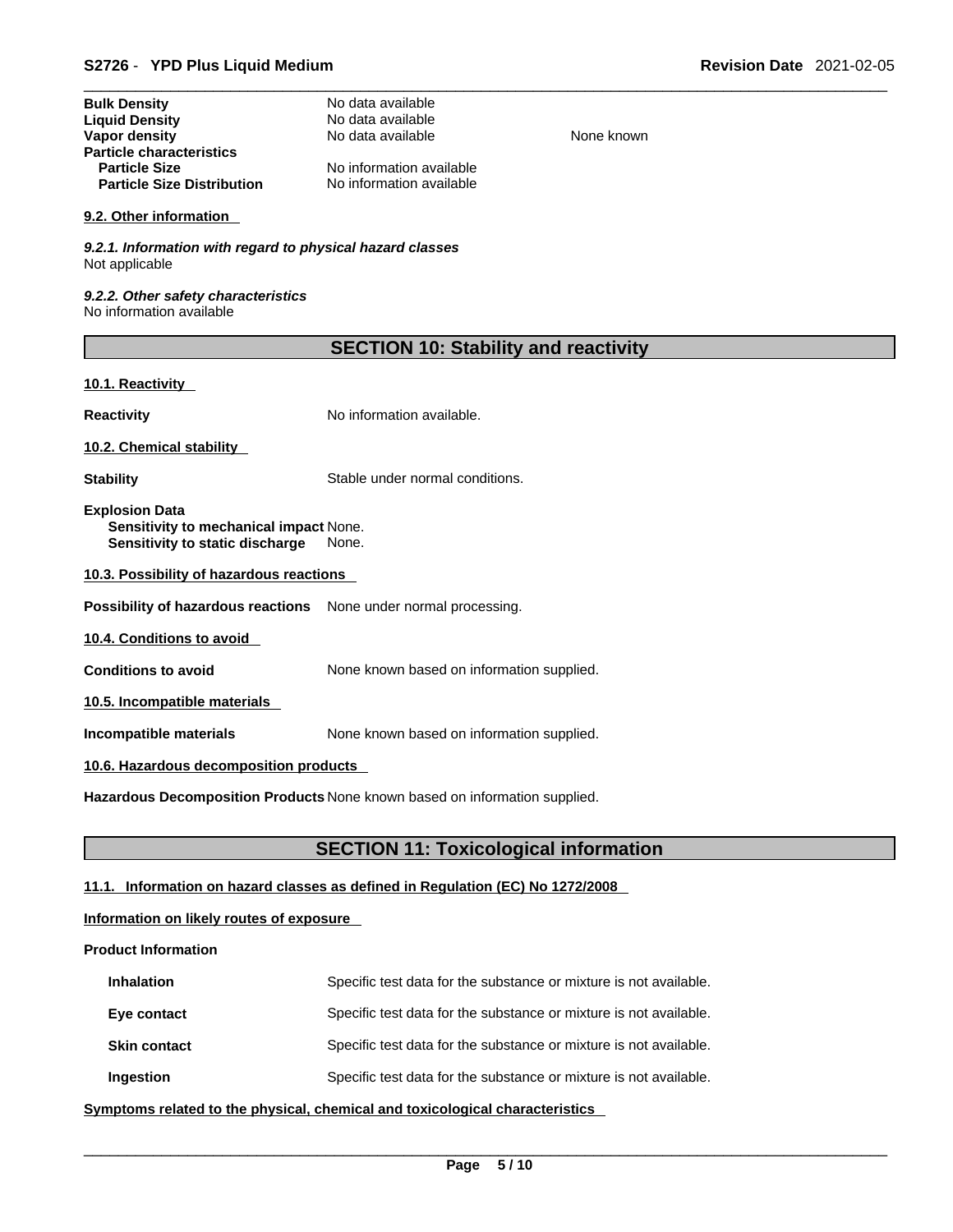## \_\_\_\_\_\_\_\_\_\_\_\_\_\_\_\_\_\_\_\_\_\_\_\_\_\_\_\_\_\_\_\_\_\_\_\_\_\_\_\_\_\_\_\_\_\_\_\_\_\_\_\_\_\_\_\_\_\_\_\_\_\_\_\_\_\_\_\_\_\_\_\_\_\_\_\_\_\_\_\_\_\_\_\_\_\_\_\_\_\_\_\_\_ **S2726** - **YPD Plus Liquid Medium Revision Date** 2021-02-05

| <b>Symptoms</b>                         | No information available.                                                                  |  |
|-----------------------------------------|--------------------------------------------------------------------------------------------|--|
| <b>Numerical measures of toxicity</b>   |                                                                                            |  |
| <b>Acute toxicity</b>                   |                                                                                            |  |
| <b>ATEmix (oral)</b>                    | 1,290,000.00                                                                               |  |
|                                         |                                                                                            |  |
|                                         |                                                                                            |  |
|                                         | Delayed and immediate effects as well as chronic effects from short and long-term exposure |  |
|                                         |                                                                                            |  |
| <b>Skin corrosion/irritation</b>        | No information available.                                                                  |  |
| Serious eye damage/eye irritation       | No information available.                                                                  |  |
|                                         |                                                                                            |  |
| Respiratory or skin sensitization       | No information available.                                                                  |  |
| Germ cell mutagenicity                  | No information available.                                                                  |  |
|                                         |                                                                                            |  |
| Carcinogenicity                         | No information available.                                                                  |  |
|                                         |                                                                                            |  |
| <b>Reproductive toxicity</b>            | No information available.                                                                  |  |
|                                         |                                                                                            |  |
| <b>STOT - single exposure</b>           | No information available.                                                                  |  |
| <b>STOT - repeated exposure</b>         | No information available.                                                                  |  |
|                                         |                                                                                            |  |
| <b>Aspiration hazard</b>                | No information available.                                                                  |  |
| 11.2. Information on other hazards      |                                                                                            |  |
| 11.2.1. Endocrine disrupting properties |                                                                                            |  |
| <b>Endocrine disrupting properties</b>  | No information available.                                                                  |  |
| 11.2.2. Other information               |                                                                                            |  |
|                                         |                                                                                            |  |
| Other adverse effects                   | No information available.                                                                  |  |
|                                         | <b>SECTION 12: Ecological information</b>                                                  |  |
| 12.1. Toxicity                          |                                                                                            |  |
| <b>Ecotoxicity</b>                      | The environmental impact of this product has not been fully investigated.                  |  |
| <b>Unknown aquatic toxicity</b>         | Contains 0 % of components with unknown hazards to the aquatic environment.                |  |

**12.2. Persistence and degradability**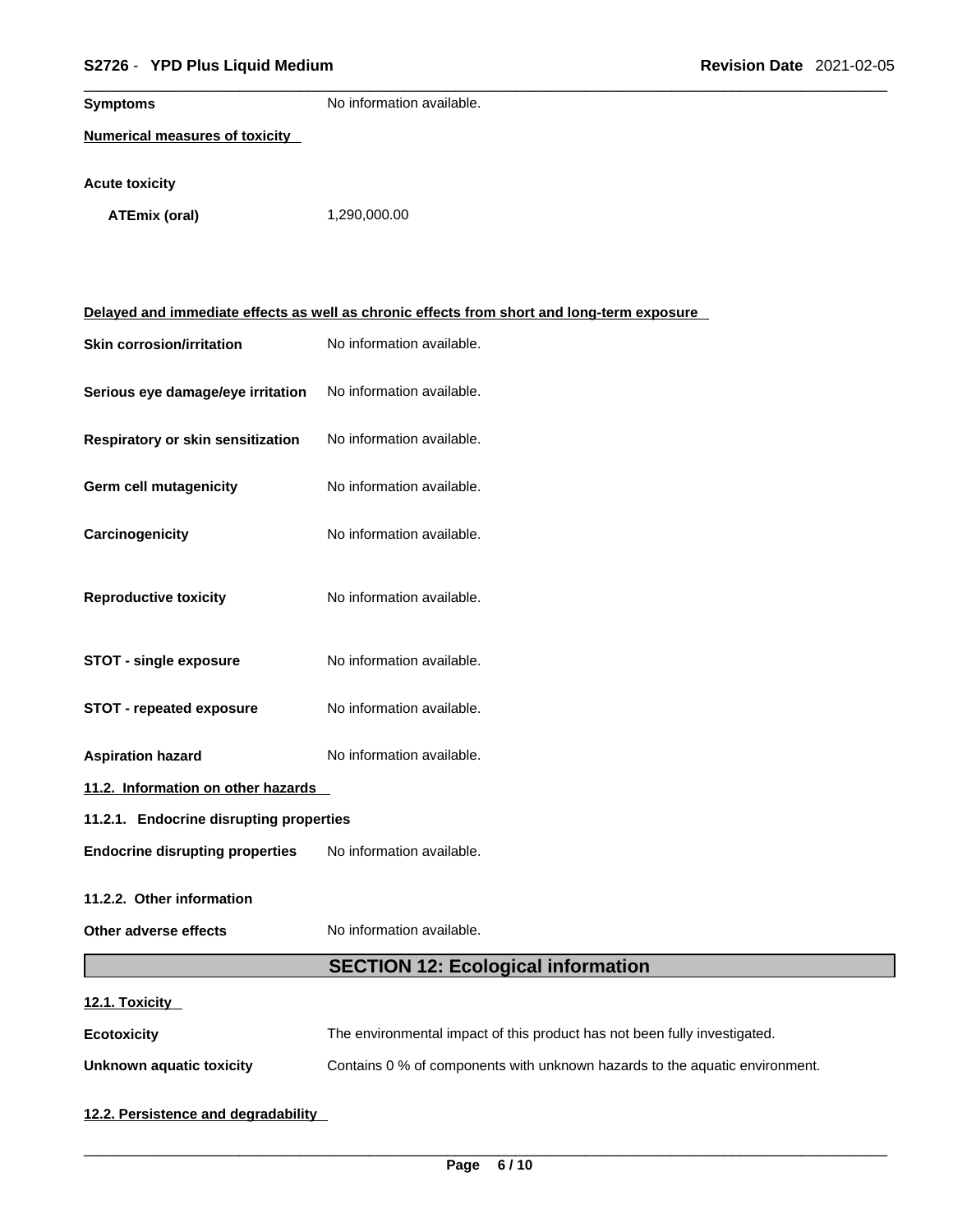| Persistence and degradability            | No information available. |  |
|------------------------------------------|---------------------------|--|
| 12.3. Bioaccumulative potential          |                           |  |
| <b>Bioaccumulation</b>                   | No information available. |  |
| 12.4. Mobility in soil                   |                           |  |
| <b>Mobility in soil</b>                  | No information available. |  |
| 12.5. Results of PBT and vPvB assessment |                           |  |
| <b>PBT and vPvB assessment</b>           | No information available. |  |
| 12.6. Endocrine disrupting properties    |                           |  |
| <b>Endocrine disrupting properties</b>   | No information available. |  |

## **12.7. Other adverse effects**

No information available.

## **SECTION 13: Disposal considerations**

## **13.1. Waste treatment methods**

| Waste from residues/unused | Dispose of in accordance with local regulations. Dispose of waste in accordance with |
|----------------------------|--------------------------------------------------------------------------------------|
| products                   | environmental legislation.                                                           |
| Contaminated packaging     | Do not reuse empty containers.                                                       |

## **SECTION 14: Transport information**

## **IATA**

| 14.1 UN number or ID number<br>14.2 UN proper shipping name<br>14.3 Transport hazard class(es)<br>14.4 Packing group<br><b>14.5 Environmental hazards</b><br>14.6 Special precautions for user<br><b>Special Provisions</b> | Not regulated<br>No information available<br>Not regulated<br>Not regulated<br>Not applicable<br>None |
|-----------------------------------------------------------------------------------------------------------------------------------------------------------------------------------------------------------------------------|-------------------------------------------------------------------------------------------------------|
| <b>IMDG</b>                                                                                                                                                                                                                 |                                                                                                       |
| 14.1 UN number or ID number                                                                                                                                                                                                 | Not regulated                                                                                         |
| 14.2 UN proper shipping name                                                                                                                                                                                                | No information available                                                                              |
| 14.3 Transport hazard class(es)                                                                                                                                                                                             | Not regulated                                                                                         |
| 14.4 Packing group                                                                                                                                                                                                          | Not regulated                                                                                         |
| 14.5 Environmental hazards                                                                                                                                                                                                  | Not applicable                                                                                        |
| 14.6 Special precautions for user                                                                                                                                                                                           |                                                                                                       |
| <b>Special Provisions</b>                                                                                                                                                                                                   | None                                                                                                  |
| 14.7 Maritime transport in bulk                                                                                                                                                                                             | No information available                                                                              |
| according to IMO instruments                                                                                                                                                                                                |                                                                                                       |
| <b>RID</b>                                                                                                                                                                                                                  |                                                                                                       |
| 14.1 UN number or ID number                                                                                                                                                                                                 | Not regulated                                                                                         |
| 14.2 UN proper shipping name                                                                                                                                                                                                | No information available                                                                              |
| 14.3 Transport hazard class(es)                                                                                                                                                                                             | Not regulated                                                                                         |
| 14.4 Packing group                                                                                                                                                                                                          | Not regulated                                                                                         |
| 14.5 Environmental hazards                                                                                                                                                                                                  | Not applicable                                                                                        |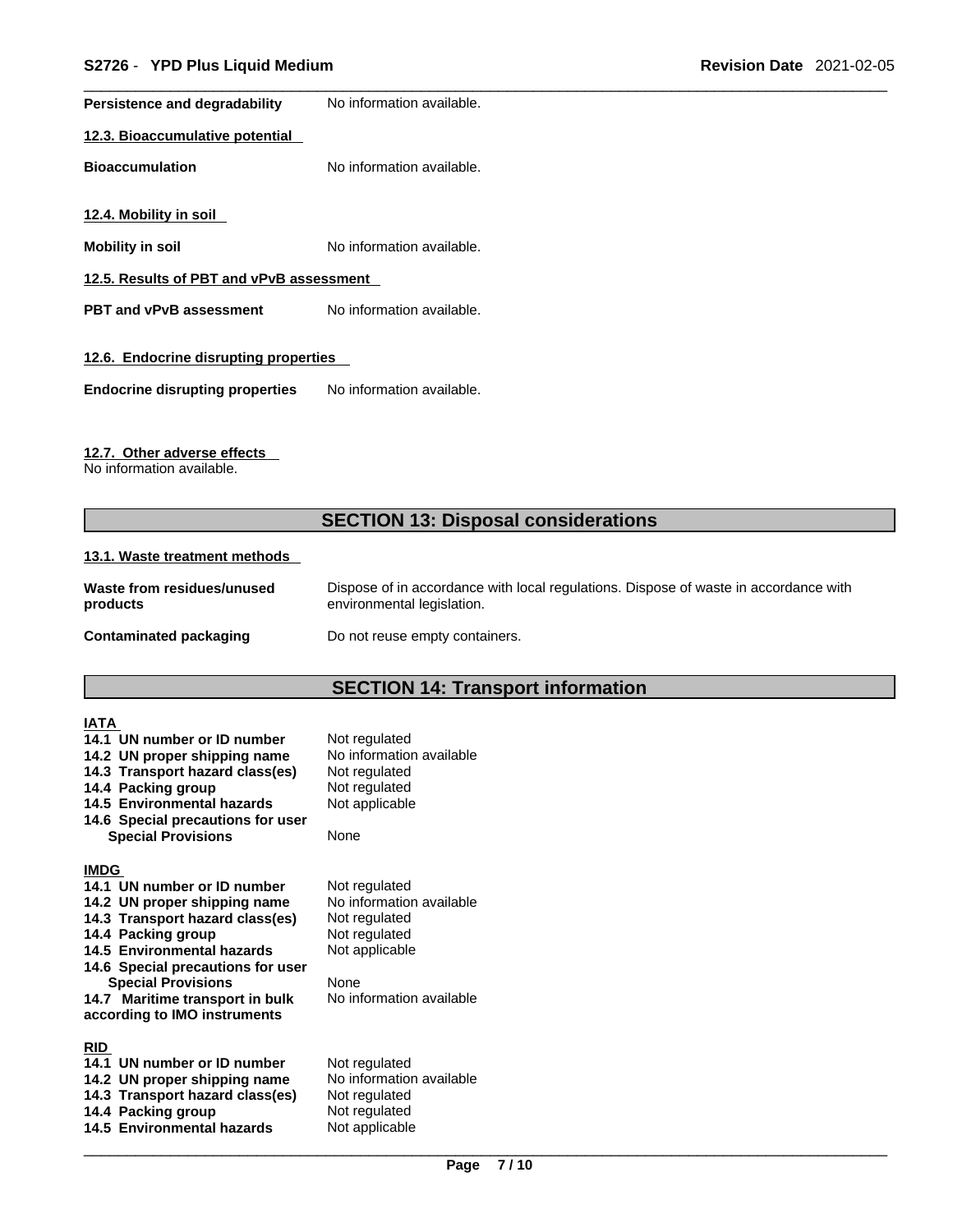**14.6 Special precautions for user** 

| 14.6 Special precautions for user<br><b>Special Provisions</b> | None                     |
|----------------------------------------------------------------|--------------------------|
| <b>ADR</b>                                                     |                          |
| 14.1 UN number or ID number                                    | Not regulated            |
| 14.2 UN proper shipping name                                   | No information available |
| 14.3 Transport hazard class(es)                                | Not regulated            |
| 14.4 Packing group                                             | Not regulated            |
| 14.5 Environmental hazards                                     | Not applicable           |
| 14.6 Special precautions for user                              |                          |
| <b>Special Provisions</b>                                      | None                     |
|                                                                |                          |

## **SECTION 15: Regulatory information**

**15.1. Safety, health and environmental regulations/legislation specific for the substance or mixture**

#### **European Union**

Take note of Directive 98/24/EC on the protection of the health and safety of workers from the risks related to chemical agents at work.

### **Authorizations and/or restrictions on use:**

This product does not contain substances subject to authorization (Regulation (EC) No. 1907/2006 (REACH), Annex XIV) This product does not contain substances subject to restriction (Regulation (EC) No. 1907/2006 (REACH), Annex XVII)

#### **Persistent Organic Pollutants**

Not applicable

#### **Ozone-depleting substances (ODS) regulation (EC) 1005/2009** Not applicable

#### **International Inventories**

| <b>TSCA</b>          |  |
|----------------------|--|
| <b>DSL/NDSL</b>      |  |
| <b>EINECS/ELINCS</b> |  |
| <b>ENCS</b>          |  |
| <b>IECSC</b>         |  |
| <b>KECL</b>          |  |
| <b>PICCS</b>         |  |
| <b>AICS</b>          |  |
|                      |  |

 **Legend:** 

 **TSCA** - United States Toxic Substances Control Act Section 8(b) Inventory  **DSL/NDSL** - Canadian Domestic Substances List/Non-Domestic Substances List  **EINECS/ELINCS** - European Inventory of Existing Chemical Substances/European List of Notified Chemical Substances  **ENCS** - Japan Existing and New Chemical Substances  **IECSC** - China Inventory of Existing Chemical Substances  **KECL** - Korean Existing and Evaluated Chemical Substances  **PICCS** - Philippines Inventory of Chemicals and Chemical Substances  **AICS** - Australian Inventory of Chemical Substances

#### **15.2. Chemical safety assessment**

**Chemical Safety Assessment** No information available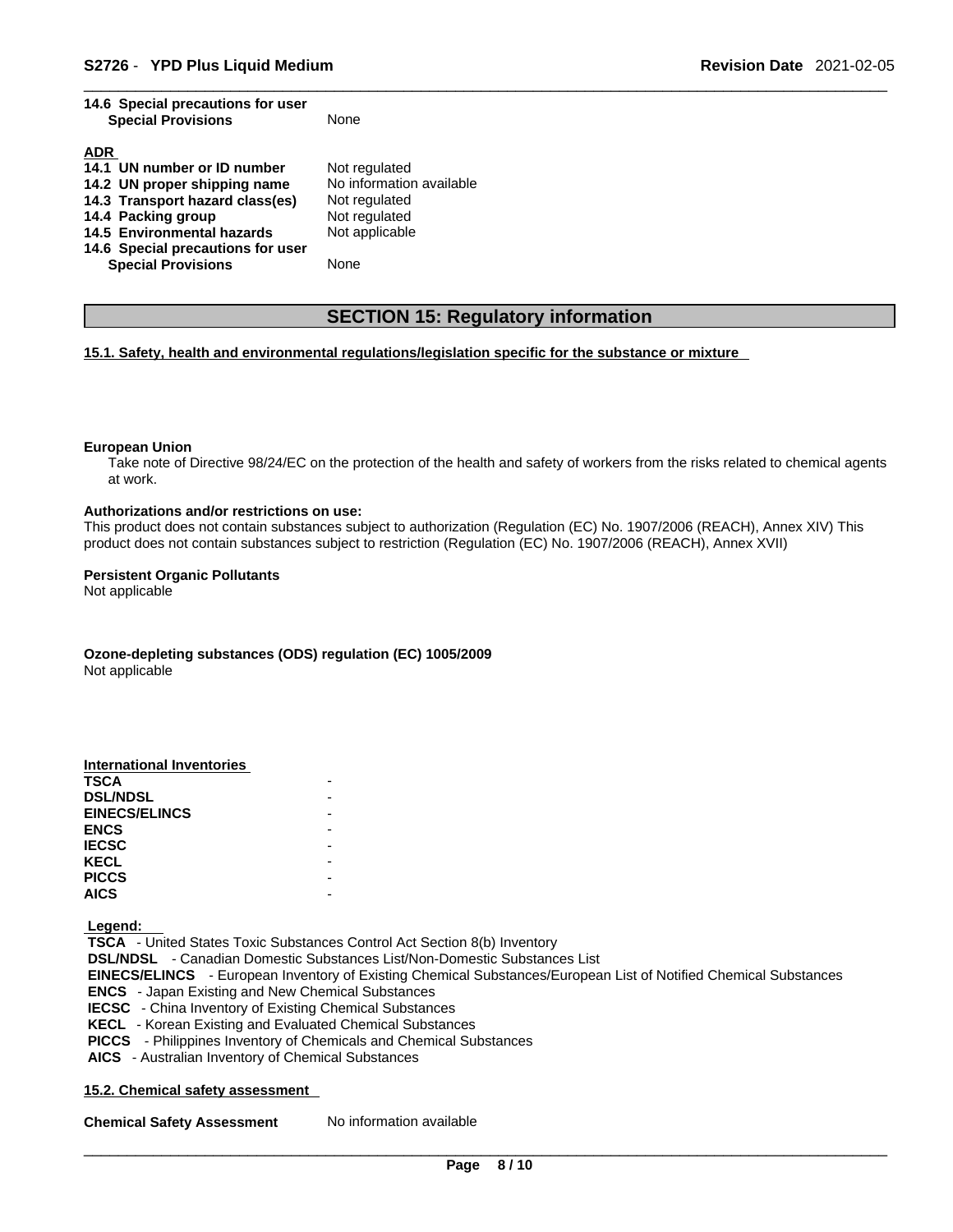## **SECTION 16: Other information**

#### **Key or legend to abbreviations and acronyms used in the safety data sheet**

#### **Legend**

SVHC: Substances of Very High Concern for Authorization:

#### **Legend Section 8: EXPOSURE CONTROLS/PERSONAL PROTECTION**

| TWA     | Time weighted average | STEL | Short term exposure limit |
|---------|-----------------------|------|---------------------------|
| Ceiling | Maximum limit value   |      | Skin designation          |

| <b>Classification procedure</b>                                 |                            |
|-----------------------------------------------------------------|----------------------------|
| Classification according to Regulation (EC) No. 1272/2008 [CLP] | Method Used                |
| Acute oral toxicity                                             | Calculation method         |
| Acute dermal toxicity                                           | Calculation method         |
| Acute inhalation toxicity - gas                                 | Calculation method         |
| Acute inhalation toxicity - vapor                               | Calculation method         |
| Acute inhalation toxicity - dust/mist                           | Calculation method         |
| Skin corrosion/irritation                                       | Calculation method         |
| Serious eye damage/eye irritation                               | <b>Calculation method</b>  |
| Respiratory sensitization                                       | Calculation method         |
| Skin sensitization                                              | Calculation method         |
| Mutagenicity                                                    | Calculation method         |
| Carcinogenicity                                                 | Calculation method         |
| Reproductive toxicity                                           | Calculation method         |
| STOT - single exposure                                          | Calculation method         |
| STOT - repeated exposure                                        | <b>Calculation method</b>  |
| Acute aquatic toxicity                                          | <b>ICalculation method</b> |
| Chronic aquatic toxicity                                        | Calculation method         |
| Aspiration hazard                                               | Calculation method         |
| Ozone                                                           | Calculation method         |

#### **Key literature references and sources for data used to compile the SDS**

Agency for Toxic Substances and Disease Registry (ATSDR) U.S. Environmental Protection Agency ChemView Database European Food Safety Authority (EFSA) EPA (Environmental Protection Agency) Acute Exposure Guideline Level(s) (AEGL(s)) U.S. Environmental Protection Agency Federal Insecticide, Fungicide, and Rodenticide Act U.S. Environmental Protection Agency High Production Volume Chemicals Food Research Journal Hazardous Substance Database International Uniform Chemical Information Database (IUCLID) Japan GHS Classification Australia National Industrial Chemicals Notification and Assessment Scheme (NICNAS) NIOSH (National Institute for Occupational Safety and Health) National Library of Medicine's ChemID Plus (NLM CIP) National Library of Medicine's PubMed database (NLM PUBMED) National Toxicology Program (NTP) New Zealand's Chemical Classification and Information Database (CCID) Organization for Economic Co-operation and Development Environment, Health, and Safety Publications Organization for Economic Co-operation and Development High Production Volume Chemicals Program Organization for Economic Co-operation and Development Screening Information Data Set World Health Organization

## **Revision Date** 2021-02-05

#### **This safety data sheet complies with the requirements of Regulation (EC) No. 1907/2006**